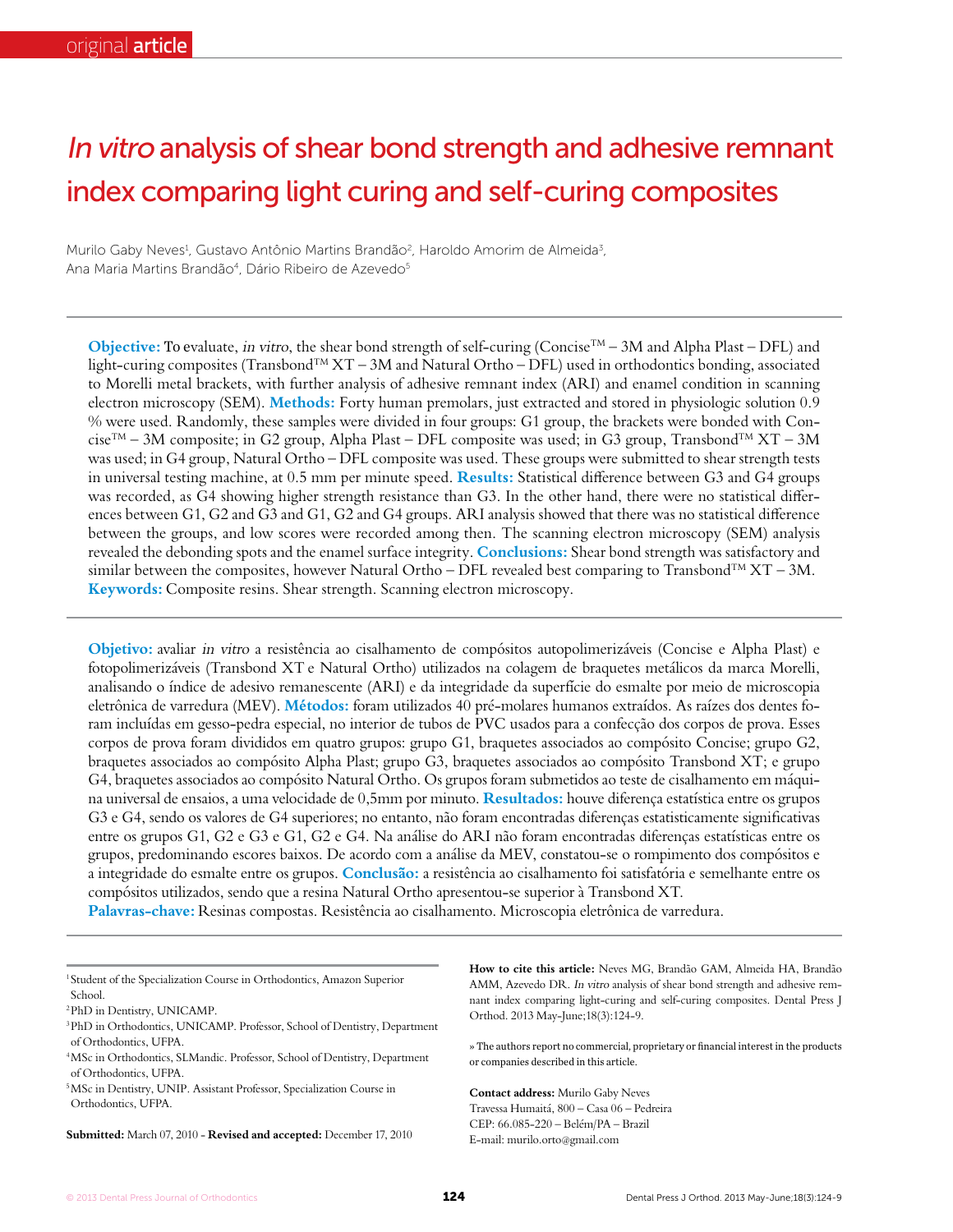## **INTRODUCTION**

Orthodontics showed great strides with regard to the materials used for bonding orthodontic accessories to tooth from the 70's.19 Several bonding materials have been used, including composites which have good resistance, toughness and dimensional stability.8

Advantages to use light-curing resin in orthodontic procedures include reduced risk of contamination and increased accuracy in positioning the bracket, compared to the use of self-curing resin. However, this optimizes the clinical time by not requiring light cure action.<sup>21</sup>

It is not easy to quantify the ideal adhesive strength for bonding orthodontic accessories. It is known that there must not be extremely low or too high, so that the debonding does not cause fractures in the enamel surface.<sup>5</sup> According to Bishara et al,<sup>2</sup> to obtain a good result in orthodontic treatment, it is important after the removal of orthodontic brackets the enamel integrity is preserved. For Grandhi et al,<sup>9</sup> the ideal would be to minimize the loss of enamel in the bonding, debonding and removal of residual composite stages, remaining tooth surface with the original roughness degree of the tooth.

The evaluation of the enamel surface after debonding of orthodontic accessories may be accomplished by means of the adhesive remnant index (ARI), recommended by Årtun and Bergland.1 However in order to ratify the enamel damage caused by the resistance strength of the bracket, the Scanning Electron Microscopy (SEM) analysis can be used.3,22

### MATERIAL AND METHODS

For this experiment it was used 40 human upper premolars, free from cracks and fractures and freshly extracted for orthodontic reasons. After the extractions, teeth were washed, immersed and kept in plastic containers containing 50 ml of 0.9 % saline solution at room temperature. The use of teeth followed the guidelines of the Ministry of Health according to resolution 196/96 of National Health Council of 10/10/96 approved by the Ethics Committee of the Federal University of Pará – Approval No. 030/2008. For the preparation of the specimens, the teeth roots were embedded in P.V.C. tubes (Tigre) with 25 mm of diameter / 25 mm of height, filled with special plaster stone (Durone - Dentsply).<sup>16</sup> In

the moment of the teeth insertion, the buccal surfaces were positioned perpendicular to the ground, using as an aid a juxtaposed square to the bonding surface and the excesses were removed with a spatula LeCron (Duflex). The specimens were stored again at  $0.9\%$  saline solution.<sup>18</sup>

The objective of this research was to evaluate the shear strength of the union of the bracket to the tooth, in the post fixation of 24 hours, comparatively using four resins: Two launched in the national market, Alpha Plast – DFL (self-curing) and Natural Ortho – DFL (light-curing), and two resins traditionally accepted as efficient, Concise™ Orthodontic – 3M (self-curing) and Transbond<sup>TM</sup>  $XT - 3M$ (self-curing); using the bracket marketed in Brazil (Morelli). After debonding of the bracket, the adhesive remnant index (ARI) will be evaluated and the enamel surface analysis will be performed in scanning electron microscopy (SEM).

The specimens were randomly divided into four groups of ten specimens. In the first group (G1) Morelli bracket was used with the Concise<sup>TM</sup> Orthodontic composite (self-curing); the second group (G2) Morelli bracket was associated with the Alpha Plast composite (self-curing); the third group (G3) Morelli bracket was associated with the Transbond™ XT composite (light-curing); and the fourth group (G4) Morelli bracket was used with the Natural Ortho composite (light-curing).

In the buccal surface of the teeth was performed prophylaxis with pumice stone, rubber cup and water for 10 seconds; washing with air/water spray for 15 seconds and drying for 10 seconds.14 Then the etching was done with 37% phosphoric acid for 20 seconds, washing with air/water spray and drying for 20 seconds each.15 After, brackets were bonded following the manufacturer's instructions for each composite. Positioning of the bracket was done manually with forceps, and to standardize the application of force procedure was performed by a single operator.

The groups of specimens were subjected to shear bond strength test in universal testing machine (Kratos). The tests were conducted at 24 hours after bonding with of 0.5 mm per minute. The final results were obtained in Megapascal (MPa) by the relationship of forces in Newton (N) by the area of the brackets base used.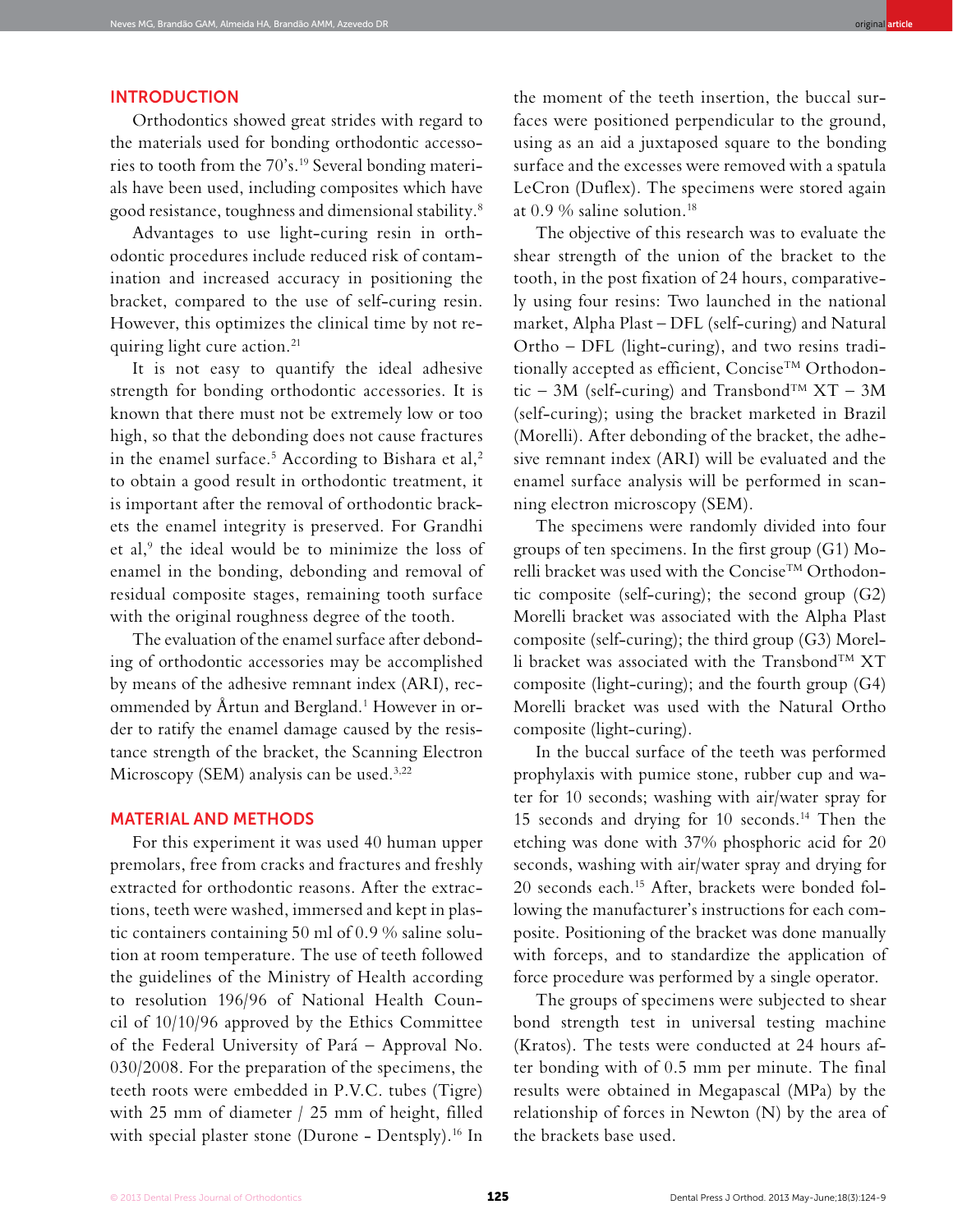After the shear bond strength test, the enamel surfaces of each specimen were classified according to the scores of the adhesive remnant index (ARI) proposed by Årtun and Bergland,<sup>1</sup> being: Score  $0 =$  no amount of adhesive material adhered to the tooth; score  $1 =$  less than half of the adhesive material adhered to the tooth; score  $2 =$  more than half of the adhesive material adhered to the tooth; and score  $3 =$  all adhesive material adhered to the tooth, including bracket mesh impression.<sup>6</sup>

Representative samples of each type of ARI score were selected among the four groups, and suffered the gold metallization process. Then these samples were taken for SEM analysis. The teeth were displayed in their buccal surfaces in regions where the brackets were before the shear bond strength test. With illustrative purposes, the limits of fracture of composite and enamel surface were highlighted with 50 and 100x increases for each sample.

Analysis of variance (ANOVA) was used to compare differences between the groups in terms of mean of shear strength because the data is parametric and submit normality and equality of variances (homoscedasticity). To compare the rate of adhesive remnant index between the groups, varying the type of composite, the Kruskal-Wallis test was used. In all statistical tests the significance level of  $\alpha$  = 5 % was applied.

### RESULTS

Table 1 presents the descriptive statistics data regarding the tension in Megapascal (MPa) (Table 1).

According to Analysis of Variance (ANOVA) for the shear bond strength test, we observed a statistically significant difference between groups ( $p = 0.0355$ ).

After performing the Tukey's multiple comparison tests, it was observed that the difference was between groups G3 and G4, and the group G4 showed statistically more resistant to shear than the G3. Other groups did not differ with respect to shear bond strength. All mean values of the tested groups represent bond strength greater than the consistent value with clinical needs in Orthodontics, ranging from 5.9 to 7.8 MPa (Fig 1).

For the adhesive remnant index (ARI), after application of the Kruskal-Wallis test to compare the groups in relation to the amount of scores presented, it was realized that there is no statistically significant difference between groups ( $p = 0.9318$ ) (Tables 2 and 3).

The results of photomicrographs of selected samples are presented in the following Figure 2. The images show the limits of fracture of correlate composites, sequentially to the four possible adhesive remnant index outcomes.

### **DISCUSSION**

original **article** In vitro analysis of shear bond strength and adhesive remnant index comparing light curing and self curing composites

In orthodontic treatment using direct fixation composite must suit clinical needs, promoting sufficient bonding strength to carry out the procedures. Reynolds17 suggested a minimum bonding strength between 6 and 8 MPa. Values below this average are



Figure 1 - Box-Plot representing the mean and standard deviation of the groups in relation to the tension applied in Megapascal (Mpa).

#### Table 1 - Descriptive Statistics regarding tension in Megapascal (Mpa).

| Sample Size        | G1: Concise <sup>™</sup> Orthodontic<br>$(n = 10)^n$ | <b>G2: Alpha Plast</b><br>$(n = 10)$ | G3: Transbond™<br>$(n = 10)$ | <b>G4 - Natural Ortho</b><br>$(n = 10)$ |
|--------------------|------------------------------------------------------|--------------------------------------|------------------------------|-----------------------------------------|
| Minimum            | 11.5360                                              | 11.5360                              | 10.9690                      | 13.4930                                 |
| Maximum            | 36.4610                                              | 26.9340                              | 25,8010                      | 35.0880                                 |
| Mean               | 21.9662                                              | 21.7309                              | 17.0855                      | 26.3417                                 |
| Standard Deviation | 7.9854                                               | 4.3439                               | 5.8128                       | 8.0216                                  |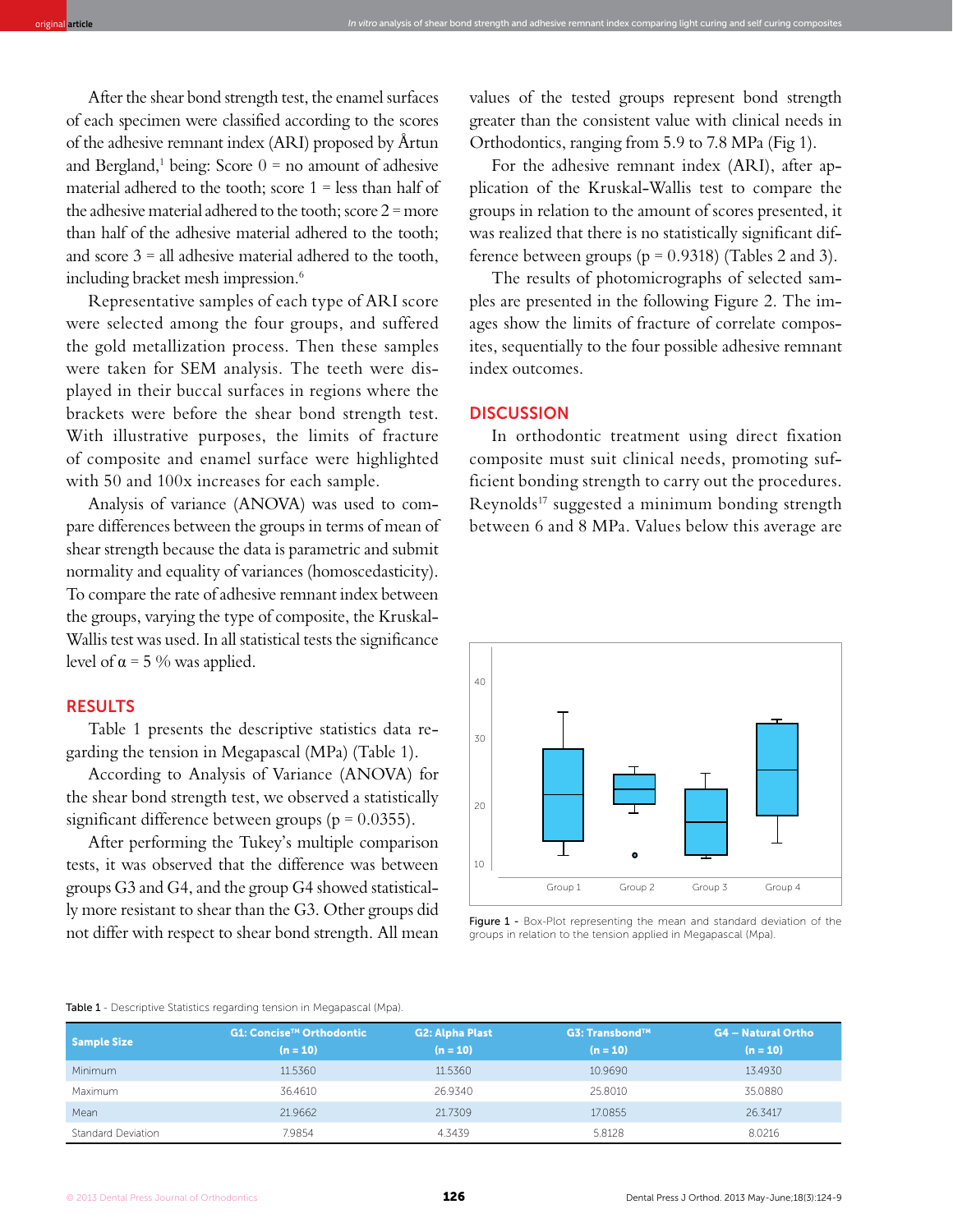Table 2 - Descriptive statistics regarding the adhesive remnant index (scores).

|                           | G1: Concise™ 3M | <b>G2: Alpha Plast DFL</b> | G3: Transbond <sup>TM</sup> XT 3M | <b>G4: Natural Ortho DFL</b> |
|---------------------------|-----------------|----------------------------|-----------------------------------|------------------------------|
| Minimum                   | 0.0000          | 0.0000                     | 0.0000                            | 0.0000                       |
| Maximum                   | 2.0000          | 1.0000                     | 2.0000                            | 3.0000                       |
| Mean                      | 0.7000          | 0.7000                     | 0.6000                            | 0.7000                       |
| <b>Standard Deviation</b> | 0.8233          | 0.4830                     | 0.8433                            | 0.9487                       |

Table 3 - Scores for adhesive remnant index from different groups.

|             | G1: Concise™ Orthodontic | <b>G2: Alpha Plast</b> | <b>G3: Transbond™ XT</b> | <b>G4: Natural Ortho</b> |
|-------------|--------------------------|------------------------|--------------------------|--------------------------|
| Specimen 1  |                          |                        |                          |                          |
| Specimen 2  | $\circ$                  |                        |                          | $\Omega$                 |
| Specimen 3  | $\Omega$                 |                        | $\Omega$                 |                          |
| Specimen 4  | $\Omega$                 |                        | $\circ$                  |                          |
| Specimen 5  |                          |                        | つ                        |                          |
| Specimen 6  |                          | $\circ$                | $\circ$                  |                          |
| Specimen 7  |                          | $\cap$                 |                          |                          |
| Specimen 8  | $\Omega$                 |                        | $\circ$                  |                          |
| Specimen 9  | $\Omega$                 |                        | $\bigcap$                |                          |
| Specimen 10 |                          |                        | $\Omega$                 |                          |

synonymous with failure. As in other studies, all tests in the present study were higher than the average proposed.13,20,23

When comparing the resins, the statistical difference result between groups stands out. The analysis reveals that the G4 appeared more resistant to shear than G3. However, when comparing the groups G1, G2 and G3, and G1, G2 and G4 no statistically significant differences were found between them (Fig 1).

These findings are similar to Mondelli and Fei- $\text{tas}^{11}$  and Valletta et al,<sup>24</sup> but confront with the results obtained from Giannini and Francisconi<sup>7</sup> research, wherein the Concise<sup>TM</sup> orthodontic composite appeared stronger than Transbond™ XT composite.

For the Alpha Plast and Natural Ortho composites, no evident research was found in the literature. Both materials are newly available and inexpensive when compared to Concise<sup>TM</sup> orthodontic and Transbond™ XT composites, universally accepted by science as materials of excellence for clinical use. However, these new composite proved as highly resistant to shear.

This research also analyzed the adhesive remnant index (ARI), proposed by Årtun and Bergland.<sup>1</sup>



Figure 2 - Representative specimens for ARI, subjected to SEM increase.

The classification of the composite amount adhered to the tooth, after removing the bracket suggests degrees of susceptibility to enamel fracture. To maintain the integrity of the enamel, the ideal is to achieve high scores on the ARI, i.e. greater amount of material adhered to the tooth. This avoids a situation where there is disruption of hydroxyapatite crystals in enamel. Moreover, these composite may be easily removed with finishing burs, without any damage to enamel.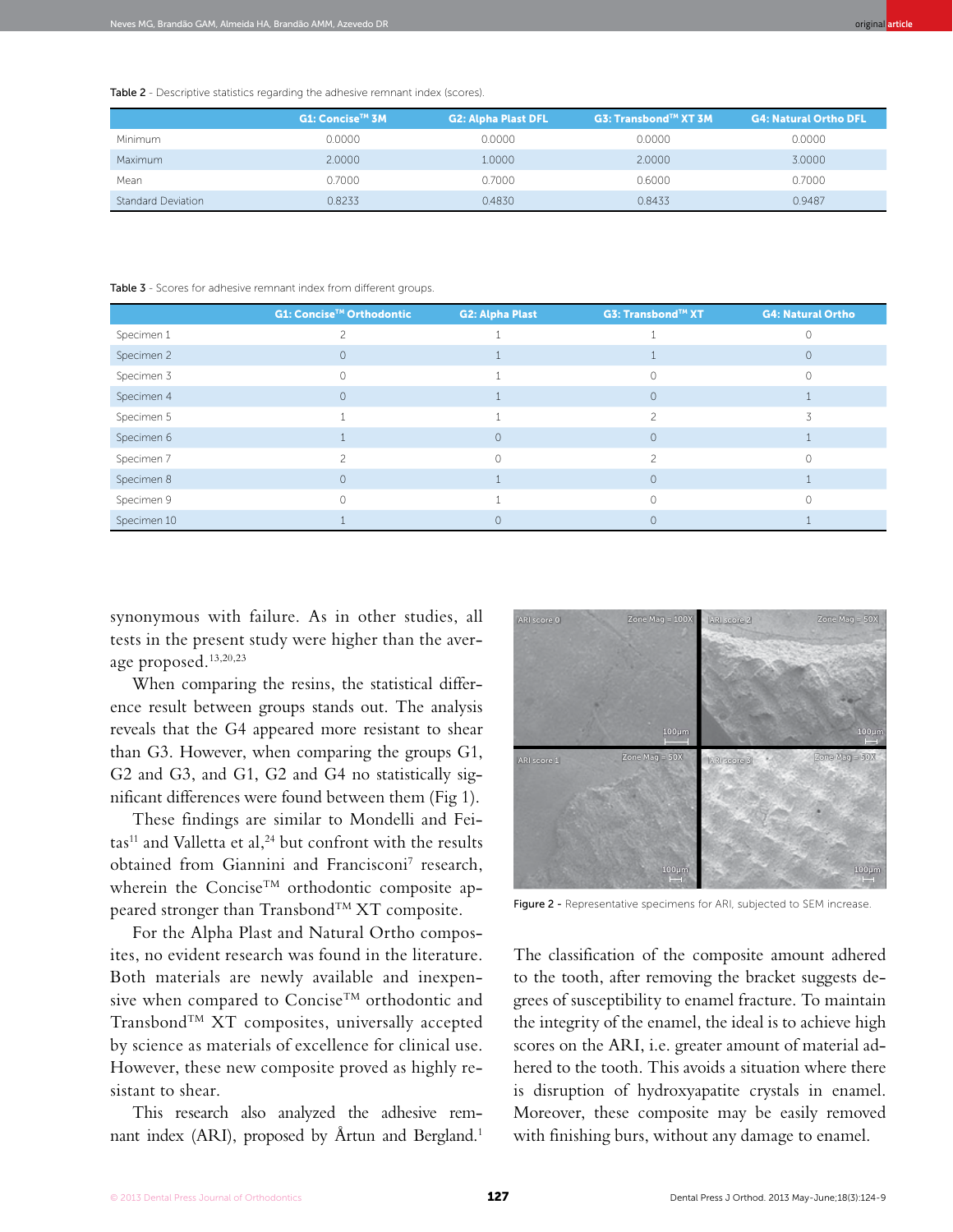The results of this research revealed predominantly low scores for all groups, and the comparison between showed no statistically significant difference (Tables 2 and 3).

For ARI to the Concise™ orthodontic (G1) and Transbond<sup>TM</sup> XT (G3) resins, the results reinforce the research of Derech et al,<sup>5</sup> Montasser et al,<sup>12</sup> and Penido et al4 who also obtained low scores. On the other hand, our results confront studies which reported the majority of disruptions in the interface composite/ bracket.4,15,16,19,24

After shear bond strength test and during the ARI evaluation enamel fractures were observed in four specimens distributed among the four groups. This relative frequency of fractures among groups, supported by the study by Liu et al,<sup>10</sup> may be associated with high strength supported by the samples.

These findings are conflicting when compared to those obtained by Mondelli and Feitas,<sup>11</sup> who claim that the weakest link in the orthodontic bonding is in the interface composite/bracket, reiterating that the adhesive interface is critical in terms of resistance.

Despite the lack of comparison parameters in literature, it must ratify the results for Alpha Plast and Natural Ortho composites behaved similar to Concise<sup>TM</sup> orthodontic and TransbondTM XT composites, for ARI.

SEM photomicrographs allowed most accurate view of the enamel surface and the of composite fracture areas.

These same features enabled Stratmann et al<sup>22</sup> estimate risk of enamel fracture between 23 % and 63 % of specimens associated with Concise<sup>TM</sup> orthodontic composite. In the study by Chen et al<sup>3</sup> in which metallic brackets are fixed with the composite Transbond<sup>TM</sup> XT, it was observed enamel fractures in 40 % of samples.

Impartiality business is one of the requirements of this study, so our purpose is to highlight, through testing, specific characteristics of these composites. It is noteworthy that all tested products are fully suitable for clinical use, with the primary objective of maintaining the integrity of the enamel.

#### **CONCLUSION**

original **article** In vitro analysis of shear bond strength and adhesive remnant index comparing light curing and self curing composites

It was concluded that all composites, both self-curing and light-curing, used in this study exhibited good strength and similar results. Natural Ortho composite presented higher strength in comparison to Transbond<sup>TM</sup> XT composite.

Regarding the adhesive remnant index (ARI), there was a predominance of low scores between the groups, showing little or no amount of resin bonded to enamel.

With the illustrative results of the enamel surface by scanning electron microscopy (SEM), it was ratified the amount of material adhered to the tooth of selected samples, besides the need to display the limits of composite fracture.